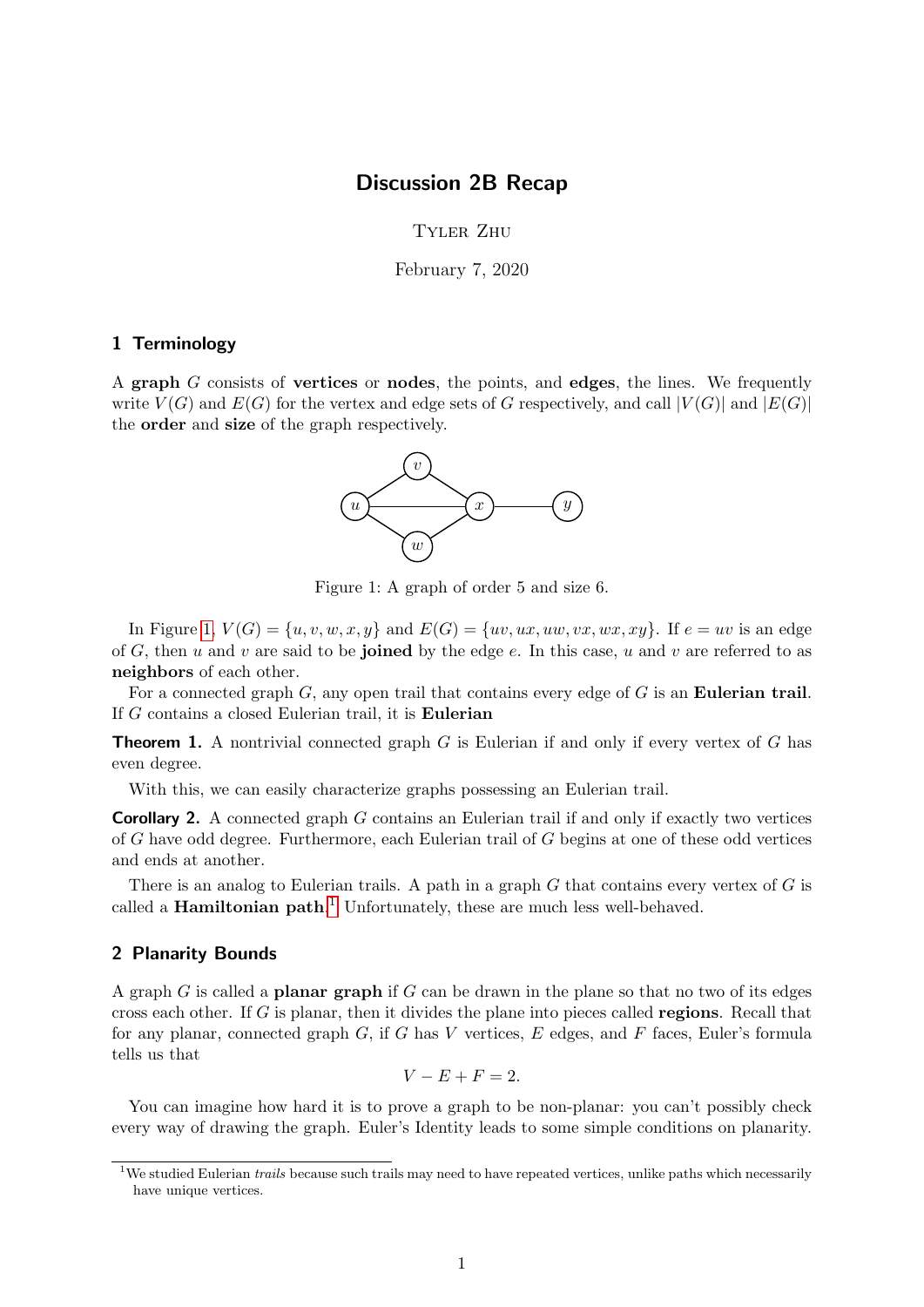<span id="page-1-0"></span>We can derive many useful bounds using this formula that involve only two of the three quantities, which is helpful especially for showing that certain graphs are nonplanar. Usually we omit faces since those are tricky to quantify, so let's try to compare the number of faces to the number of edges.



Figure 2: An example planar graph  $G_1$  with its three faces marked.

Let's look at the graph  $G_1$  shown in Figure [2.](#page-1-0) Notice that every edge is a part of exactly two faces. So we can count the number of edges also by looking at how many edges border each face. Let  $|F_i|$  denote the number of edges that border the face  $F_i$ . Then,

$$
2E = |F_1| + |F_2| + |F_3|
$$
  
= 4 + 3 + 5  

$$
\ge 3 + 3 + 3
$$
  
= 3F

where we used the very deep fact that every face is bordered by at least 3 edges (how else do you have a face?). Hence, we've arrived at the inequality  $2E \geq 3F$ . Now if we solve our formula for  $F$  and substitute, we get the all important bound

$$
2 - V + E = F \le \frac{2}{3}E \implies \boxed{E \le 3V - 6}.
$$

This is useful now as a method for showing a graph is nonplanar, as otherwise we'd have to draw every possible configuration of a graph and show all of them have crossings, which is neither feasible nor convincing. We can use this to show that  $K_5$ , the complete graph on 5 vertices, is nonplanar. Since it has 5 vertices and 10 edges,  $10 \nleq 3 \cdot 5 - 6 = 9$ .

One extension of the above bound is to find a bound when  $G$  is triangle-free, i.e. no face is bounded by 3 edges. I'll leave that as an exercise for you. Recall that the graph with six vertices, where three vertices are connected to all three other vertices, is the complete bipartite graph  $K_{3,3}$ . We can use this new bound to show  $K_{3,3}$  is nonplanar.

**Exercise 2.1.** Show that if G is a connected, planar, triangle-free graph, then  $E \leq 2V - 4$ . Use this to show that  $K_{3,3}$  is nonplanar.

As a hint, we proved that all bipartite graphs have no odd tours. So what do we know about the presence of triangles in such a graph?



Figure 3: The Kuratowski graphs